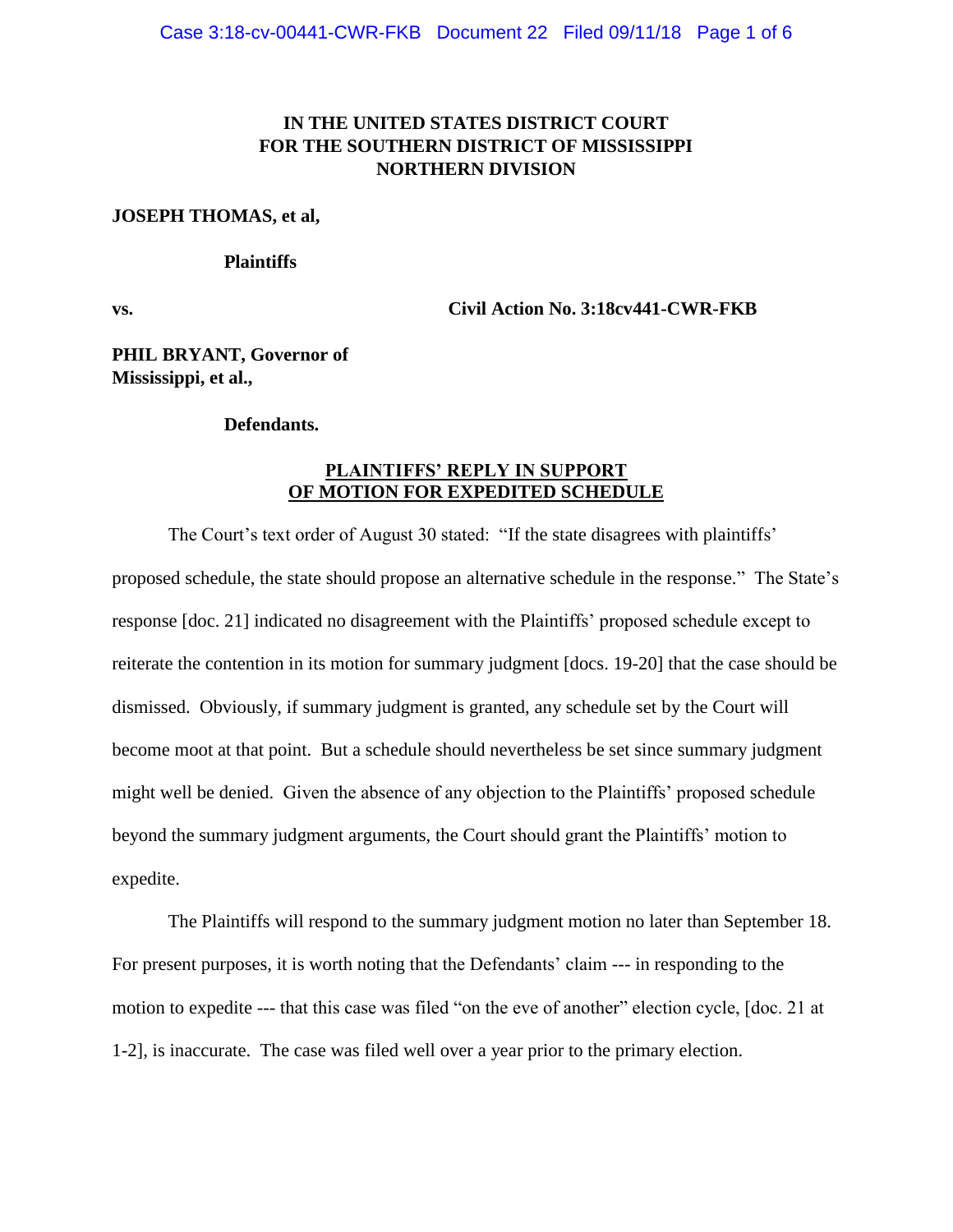## Case 3:18-cv-00441-CWR-FKB Document 22 Filed 09/11/18 Page 2 of 6

As will be explained in the Plaintiffs' upcoming summary judgment response, important distinctions exist between the present case and the laches cases cited by the Defendants in their motion for summary judgment. For example, the primary redistricting case they cite is *Maxwell v. Foster,* 1999 WL 33507675 (W.D. La. Nov. 24, 1999). [Doc. 20 at 9-10, 12]. There, the district court's dismissal occurred on November 24, 1999 --- *after* the 1999 statewide legislative elections had been held in Louisiana. As the court in *Maxwell* noted, "three elections" had been held under the plan. *Id.* at \*4. (Those would be the 1991, 1995, and 1999 elections since Louisiana's legislative election cycle is the same as Mississippi's). Further, the Plaintiffs there had asked the court "to declare the entire [legislative] plan invalid." *Id.*. By contrast, the present case seeks a declaration of invalidity regarding only one of Mississippi's fifty-two state senate districts, and the remedy would require the redrawing only of that district and one adjacent district. (The violation could also be remedied by redrawing that district and two adjacent districts). Only one election has been held under this plan. The Plaintiffs have proposed a schedule by which this Court can render a liability decision and, if necessary, implement a remedy many months in advance of the 2019 election.

In their response to the motion to expedite, the Defendants cite *Common Cause v. Rucho,*  2018 WL 4214334<sup>1</sup> (M.D.N.C. Sept. 4, 2018). But that case involved a partisan gerrymandering challenge to the congressional districts in North Carolina. After the three-judge federal district court found a violation, the United States Supreme Court vacated the decision on June 25, 2018 and remanded for further consideration. 138 S.Ct. 2679. On remand, the district court issued an opinion on August 27, 2018 and again found a violation. 2018 WL 4087220. Eight days later, on September 4, the district court issued the order cited by the Defendants and said there was

 $\overline{a}$ 

<sup>&</sup>lt;sup>1</sup> The Defendants mistakenly cited the page number of this case as 4214331 but the last digit is a 4, not a 1.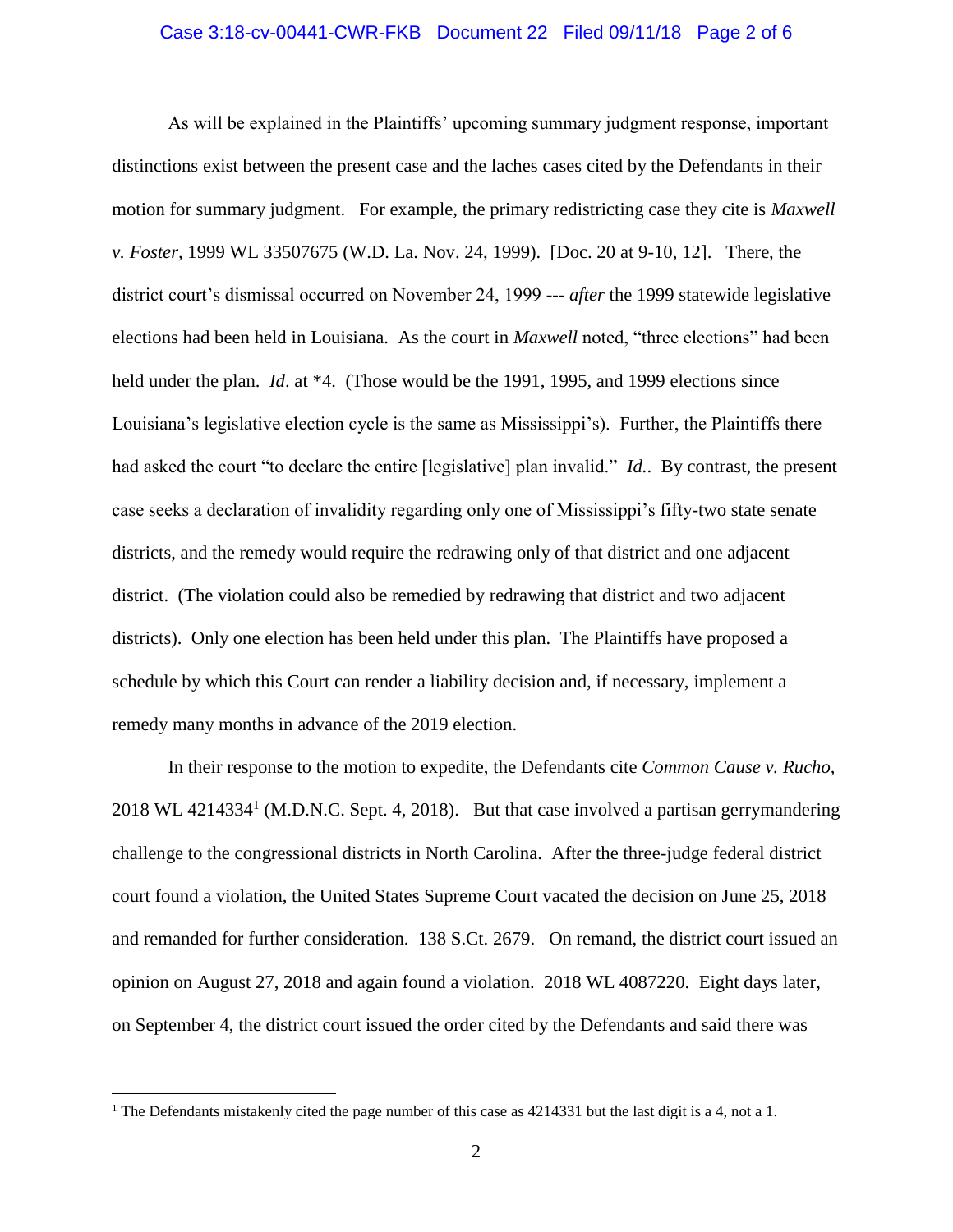### Case 3:18-cv-00441-CWR-FKB Document 22 Filed 09/11/18 Page 3 of 6

insufficient time to implement a new districting plan before the November 6, 2018 congressional elections approximately two months away. But in the present case, the primary election is nearly eleven months away and the general election is approximately fourteen months away. The schedule proposed in the Plaintiffs' motion to expedite allows sufficient time for the Court to adjudicate a violation and impose a remedy for the one district that is being challenged here.

The Defendants also cite *Martin v. Mabus*, 700 F. Supp. 327, 343- 344 (S. D. Miss. 1988). There the court, in an opinion issued on September 12, 1988, concluded that the lines used to elect judges in certain judicial districts in Mississippi diluted African-American voting strength in violation of Section 2 of the Voting Rights. The court declined to order special elections for judges to coincide with the congressional and presidential elections less than two months away. But it did order that special elections occur approximately five months later, in February of 1989, in order to cure the Section 2 violation. *Id.* at 344. Here, by contrast, the Plaintiffs are not seeking special elections, but instead the less intrusive remedy of imposing a remedial plan many months in advance of the regular election cycle.

The Defendants quote *Smith v. Clark*, 189 F.Supp.2d 529, 535 (S.D. Miss. 2002) (threejudge court) regarding the concerns that militate against postponing qualifying deadlines. This actually *supports* the Plaintiffs' proposed schedule, which would allow for implementation of a remedial plan without postponing the March 1, 2019 qualifying deadline. But in the event postponement becomes necessary, *Smith* does not hold that it never can happen. Indeed, as stated in our motion [doc. 17 at 3 n. 2], the district court's decision in *Seamon v. Upham*, 536 F. Supp. 931, 936-938 (E.D. Tex. 1982) (three-judge court) and the Supreme Court's subsequent remand of that case, *Upham v. Seamon,* 456 U.S. 37, 44 (1982), make it clear that a district court has discretion to postpone a qualifying deadline where necessary. Moreover, *Smith* was

3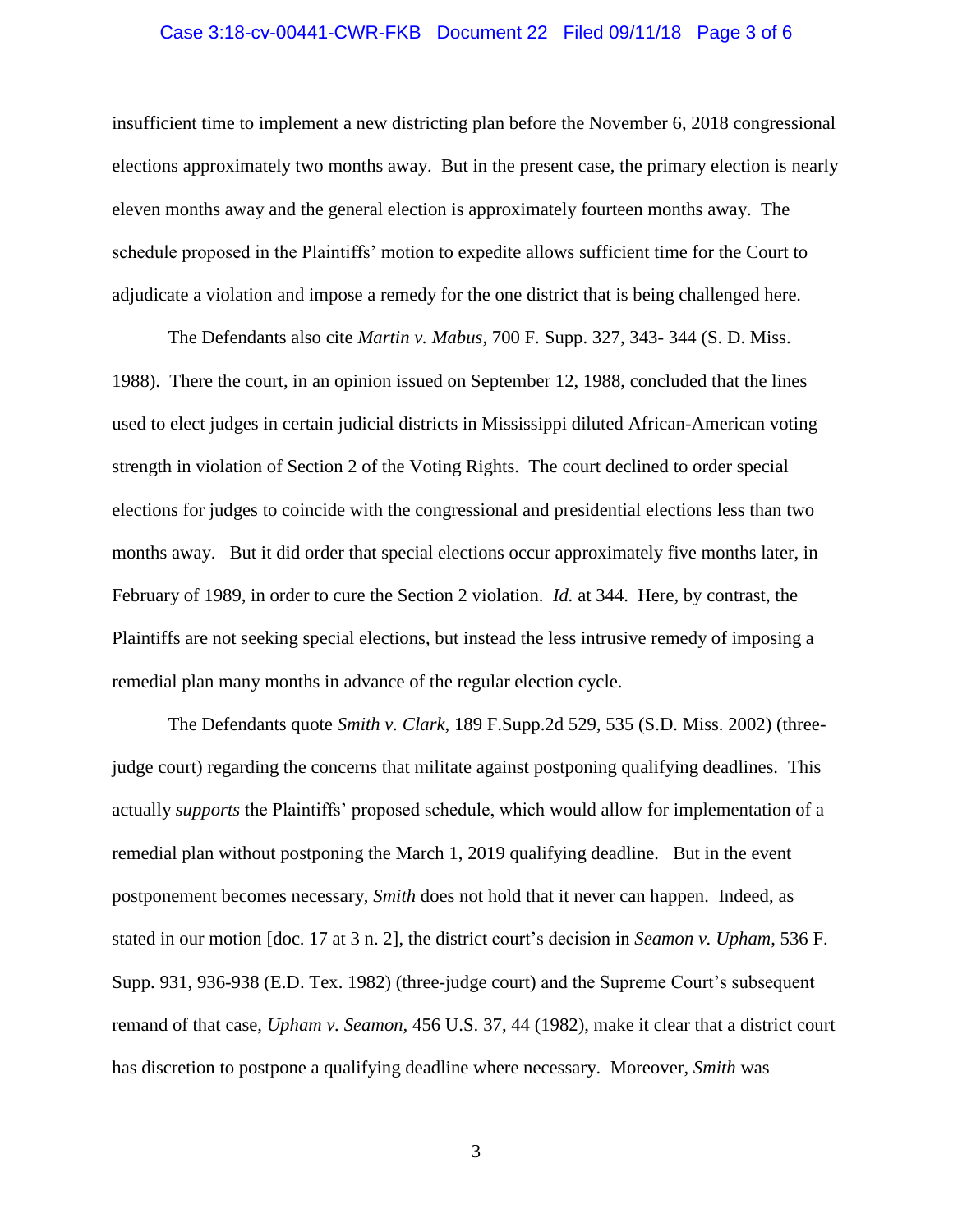### Case 3:18-cv-00441-CWR-FKB Document 22 Filed 09/11/18 Page 4 of 6

concerned with the lines for an entire statewide congressional redistricting plan. Here, any remedial plan can be limited to two or three of the fifty-two state senate districts, and the Court would have the option of postponing the qualifying deadline only for those two or three districts.

The discussion in this reply brief demonstrates how the relevant equitable factors in this case differ from those in the cases cited by the Defendants, and how this Court has the authority to adopt a schedule that will allow for any Voting Rights Act violation to be adjudicated and remedied within a reasonable time frame. This will be discussed further in the upcoming summary judgment response. In the meantime, the Defendants have presented no reasons beyond their summary judgment arguments as to why this Court should not set a schedule that would allow for a remedy to be imposed for the 2019 election in the event the Court concludes that the present lines for District 22 violate Section 2 of the Voting Rights Act.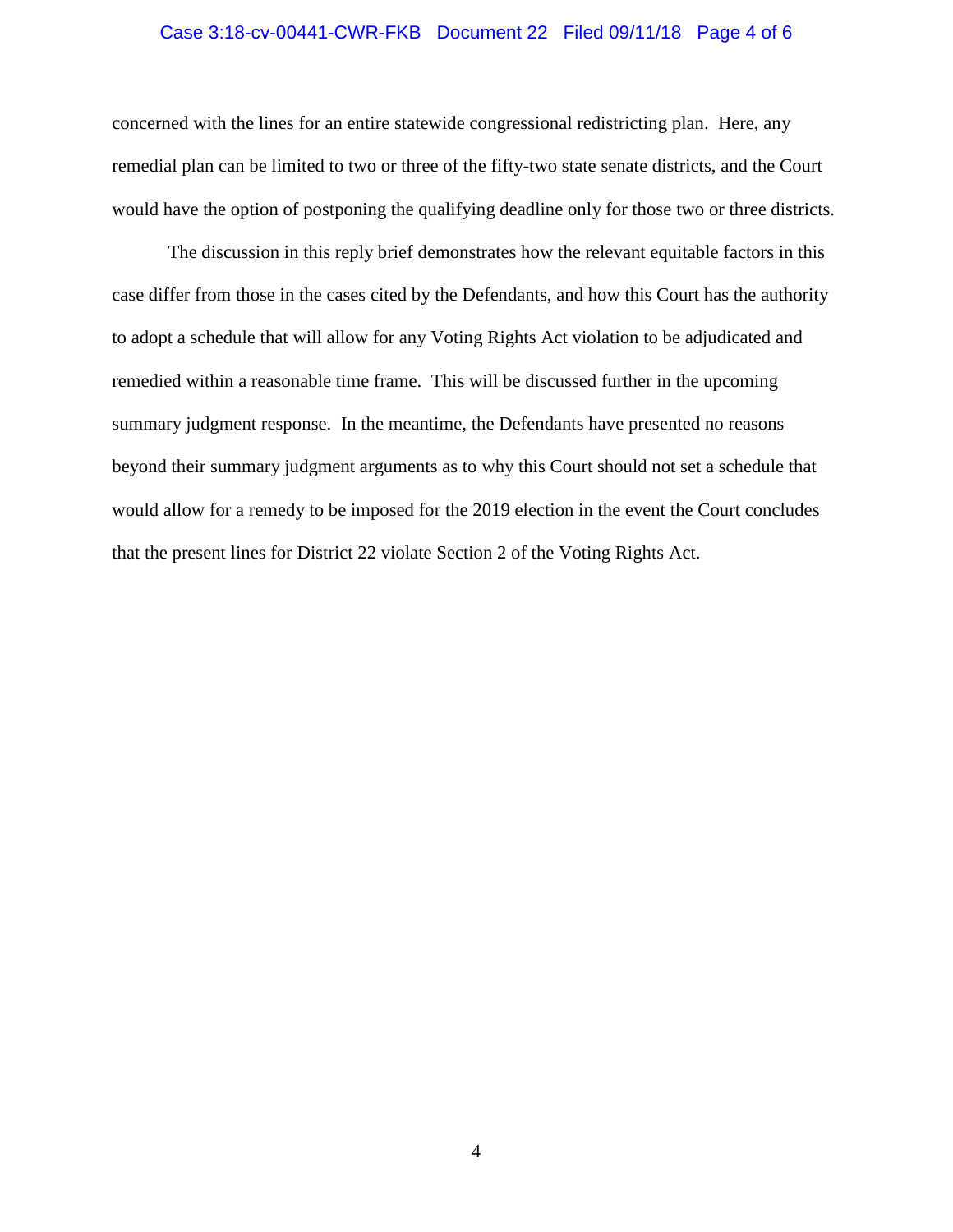BETH L. ORLANSKY, MSB 3938 MISSISSIPPI CENTER FOR JUSTICE P.O. Box 1023 Jackson, MS 39205-1023 (601) 352-2269 [borlansky@mscenterforjustice.org](mailto:borlansky@mscenterforjustice.org)

KRISTEN CLARKE JON GREENBAUM EZRA D. ROSENBERG ARUSHA GORDON LAWYERS'COMMITTEE FOR CIVIL RIGHTS UNDER LAW 1401 New York Ave., NW, Suite 400 Washington, D.C. 20005 (202) 662-8600 [erosenberg@lawyerscommittee.org](mailto:erosenberg@lawyerscommittee.org) [agordon@lawyerscommittee.org](mailto:agordon@lawyerscommittee.org) *Admitted Pro Hac Vice*

September 11, 2018 Respectfully submitted,

*s/ Robert B. McDuff* ROBERT B. MCDUFF, MSB 2532 767 North Congress Street Jackson, MS 39202 (601) 969-0802 [rbm@mcdufflaw.com](mailto:rbm@mcdufflaw.com)

ELLIS TURNAGE, MSB 8131 TURNAGE LAW OFFICE 108 N. Pearman Ave Cleveland, MS 38732 (662) 843-2811 [eturnage@etlawms.com](mailto:eturnage@etlawms.com)

PETER KRAUS CHARLES SIEGEL CAITLYN SILHAN WATERS KRAUS 3141 Hood Street, Suite 700 Dallas, TX 75219 (214) 357-6244 [pkraus@waterskraus.com](mailto:pkraus@waterskraus.com) [csiegel@waterskraus.com](mailto:csiegel@waterskraus.com) [csilhan@waterskraus.com](mailto:csilhan@waterskraus.com) *Admitted Pro Hac Vice*

*Attorneys for Plaintiffs*